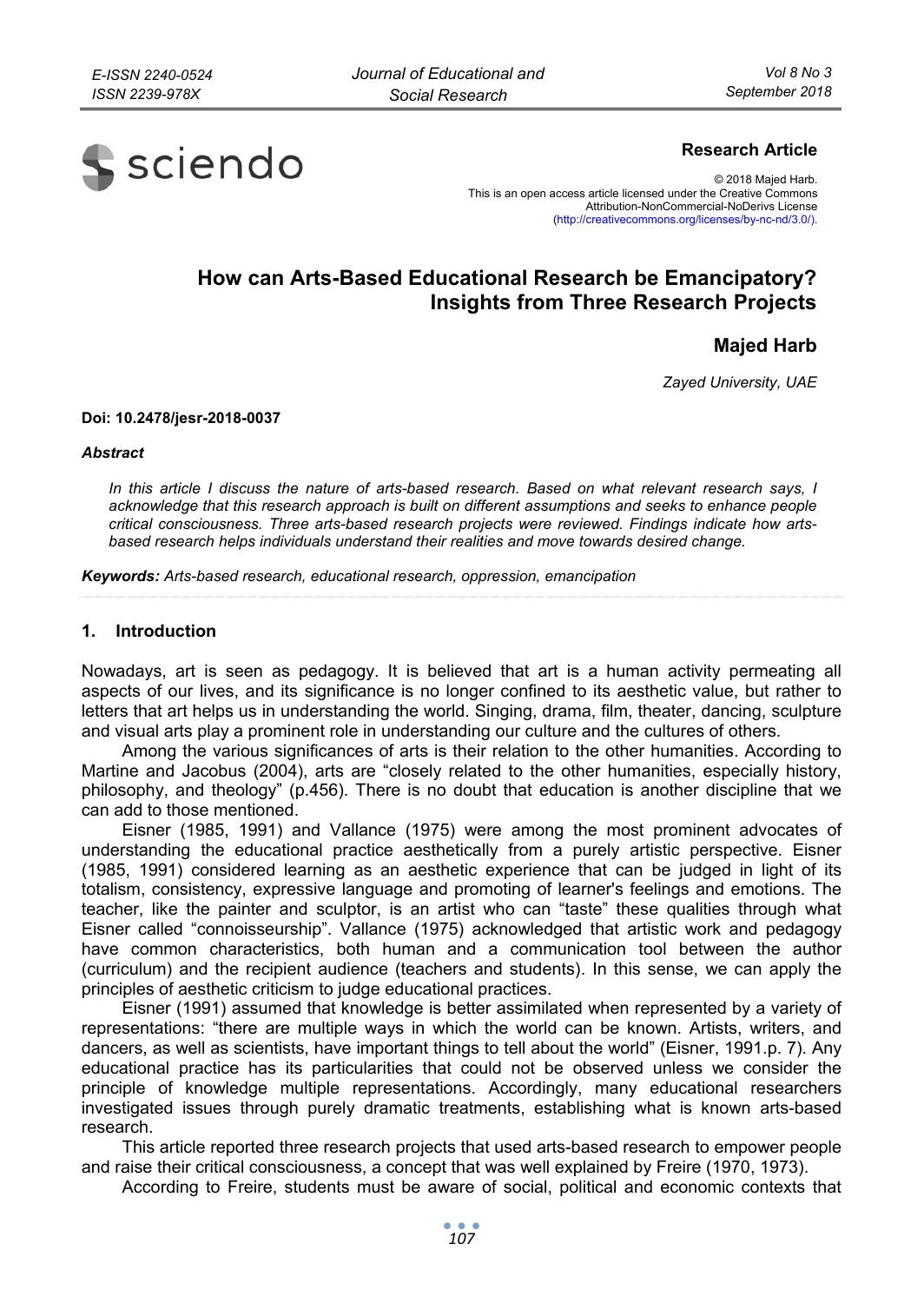| E-ISSN 2240-0524 | Journal of Educational and | Vol 8 No 3     |
|------------------|----------------------------|----------------|
| ISSN 2239-978X   | Social Research            | September 2018 |

shape their identities through series of reflections and actions that are completely based on dialogue: "Without dialogue there is no communication, and without communication there can be no true education" (Freire, 1970, p.81).

From this Freirean perspective, many education researchers had used arts-Based research to address issues of oppression, marginalization and social inequity. Through connections, active engagement, imagination and sensory experience, arts-based research prompts aesthetic learning experiences that awaken students and teachers' capacities for social justice (Kraehe & Brown, 2011).

## **2. The Nature of Arts-Based Research**

Educational research is witnessing a real crisis represented in two propositions: the dominance of research methodologies (Lather, 1986; Scotland, 2012) that have been followed for long time, and the decline of its social relevance (Carspecken, 2005). Ball & Forzani (2007) put it clearly: "education research is plagued by skeptics who doubt its quality and relevance". This has led educational researchers to consider different methodologies that take into account unusual philosophical assumptions to make educational research socially more relevant.

It is believed that what counts as knowledge and the nature of educational research have changed as a result of the emersion of many approaches with different assumptions, such as feminism, post-structuralism, critical theory and semiotics (Cahnmann-Taylor & Siegesmund, 2008). Among the considered assumptions these approaches have taken into account is the aesthetic dimension of experiences, where the educational research exists at the intersection of arts and science

Depending on what research says, Eaves (2014) stated that arts-based research is concerned with using expressive qualities of form to convey meaning, enlarge human understandings, and deliver new insights and values. She added that it is useful for empowering people. Greenwood (2012) reported three arts-based projects claiming that this research approach may produce holistic kinds of knowing that result through the use of art tools and aesthetic analysis.

Leavy (2017) argued that arts-based research is "a transdisciplinary approach to knowledge building that combines the tenets of the creative arts in research context". Relying on philosophical assumptions that see arts able to convey truths and values through different ways of knowing, artsbased research, Leavy stated, provides new insights and learning, helps in building connections between micro and macro levels, and establishes critical consciousness and awareness.

These advantages invite many new scholars, particularly in the field of education, to consider arts-based research as a research methodology (Sinner et al, 2006). In his analysis, Rolling (2010) stated that arts-based research is "post-positivist and epistemically antifoundational in an era still dominated by traditional scientific research".

#### **3. Dennis's Theater of Oppressed**

The original idea of Theater of the Oppressed was found by Augusto Boal in the 1950s and 1960s. His book "The Theater of the Oppressed" was first published in 1975 and translated from Spanish to English.

In the fourth chapter of his book, Boal (2008) talked about Theater of the Oppressed as an adverse to the bourgeois theater which is usually ends with the curtain being closed without raising issues of justice and empowerment, while the theater of oppressed seems endless and raise questions about emancipation and liberation through continuous dialogue and debate.

Boal put the idea of "forum theater" to refer to a collection of short scenes that explain to the public a situation of marginalization or oppression. Each scene is followed by an intense dialogue about the scene. The audience is given opportunities to participate in reformulating a scene after reflecting on an idea or issue. In fact, the forum theater aims to empower the public and increase its critical awareness seeking to convey an important message that there are options and alternatives that we can do when we want change.

(Dennis, 2009) used Theater of the Oppressed as a method in its research which aimed to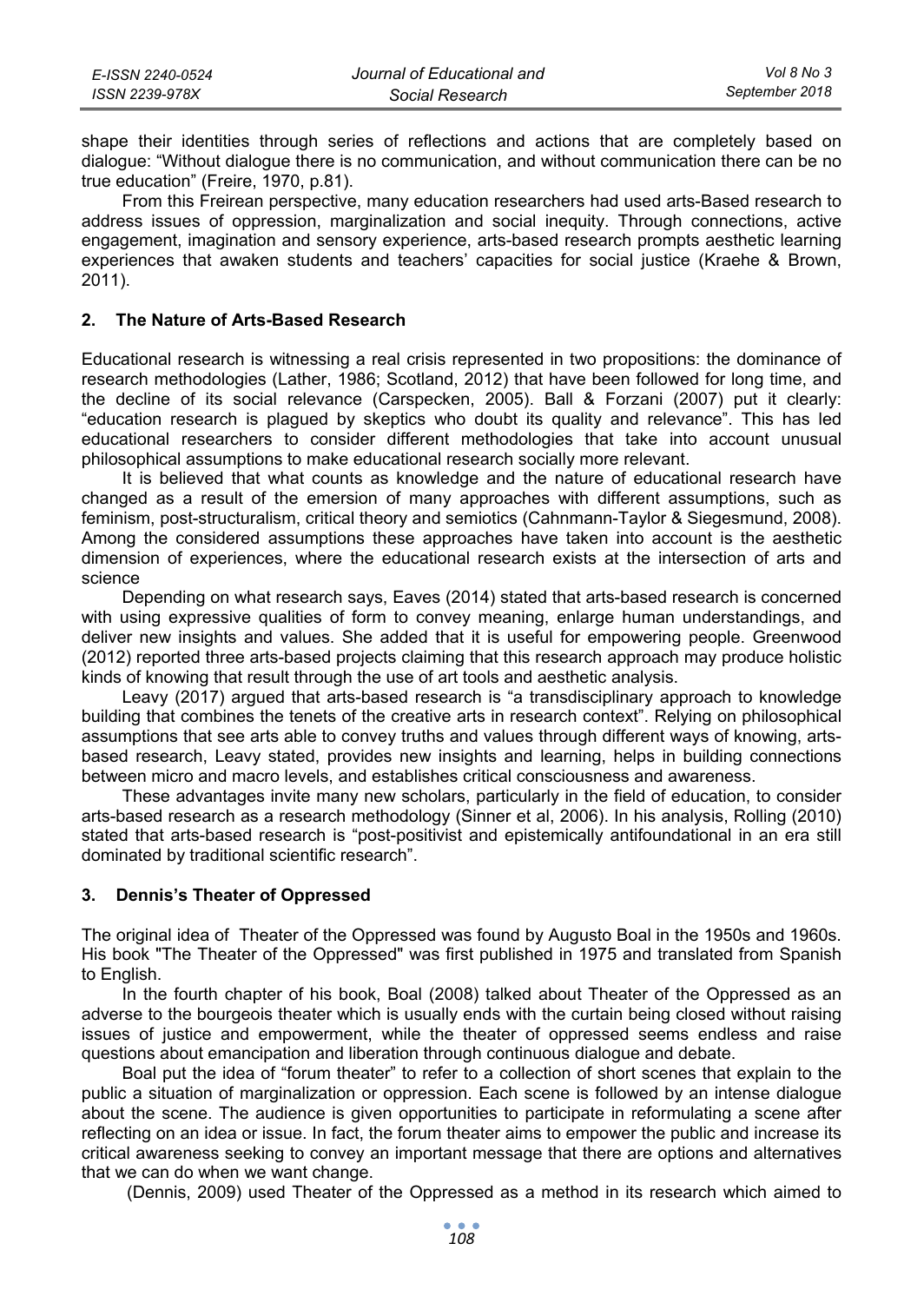| E-ISSN 2240-0524 | Journal of Educational and | Vol 8 No 3     |
|------------------|----------------------------|----------------|
| ISSN 2239-978X   | Social Research            | September 2018 |

identify aspects of bullying practiced against newcomer students with non-American origin in an American school. The intellectual basis of Denise is that educational research is not educational unless it addresses the issues of oppression and marginalization.

Dennis grouped the newcomer students in four groups, Mexican, Japanese, Taiwanese and Palestinian. Each group was interviewed for many hours through which students declared that they were unwanted at school. Their white colleagues were hurt in school lounges, insisting on addressing them with humiliating descriptions, so a new student said that he preferred death to passing through these daily experiences.

Denise profoundly observed life in that school stating that the purpose of her research was to expose the aspects of oppression and marginalization in daily school life in order to reach transformational acts that could initiate change. Thus, the purpose of her critical research was not to reproduce or represent the life of an environment through external observers, but rather to indulge in that environment to understand and change the lives of each individual.

For example, her work included a scene in which students move from one classroom to another. Through walking together down the hall, two Latino students were intercepted by three white students. In spite of there is a teacher monitoring, the white students contemptuously said: "Speak English or go home." "Get out of here, you dirty Mexicans."

This scene was repeated many times, and each time the teacher was unable to prevent the oppression of the new students. This angered Denis, who stated that the teachers were part of the process of oppression, but they did not realize this. This reminds us of Paulo Freire (1970) who stated that the oppressor may unconsciously practice oppression. On one occasion, and based on Boal's idea of the forum theater, the public suggested that a white student be appeared to defend the new students.

Dennis's work took five years. She was successful in re-framing oppression and marginalization and in building deliberately true dialogue and brainstorming among the participants and the public. Dennis's findings were organized into two domains, those related to understanding newcomer students' experiences, and those related the teachers' role in perpetuating oppression. Dennis called this bold step towards change "collective transformation".

# **4. Bagley & Castro-Salazar: Arts Synergy**

Bagley and Castro-Salazar (2012) emphasized that the aim of art-based research is to understand educationally human activity and to convince people through representing the educational phenomenon in a different way, because it is concerned with challenging the prevailing discourses and traditional ideas in society. and with revealing the experiences of those who are oppressed and marginalized so as to empower them and raise their voices by interrogating the collective memory they share.

Based on Critical Race Theory, Bagley and Castro-Salazar examined the experiences of students of Mexican origin who are known as "undocumented," some term politicians use to label individuals living in the United States illegally. These students have difficult educational conditions and are excluded from the curriculum discourse.

Bagley & Castro-Salazar chose a school in Arizona, where six students were interviewed in depth for thirty hours, allowing them to read narratives related to their histories and daily experiences. Students' narratives in the interviews were used to formulate dramatic texts or a play that revealed the students' reality. An artist was asked to transform these narratives into lyrics. A visual artist was invited to draw a painting that reflected these narratives. The painting describes the border between Mexico and the United States, showing Mexicans suffering due to the racist acts white people practice against them. In addition, a popular Mexican singing band was asked to participate in expressing what the students said.

These artistic events, singing, painting, and folklore brought together a message expressed by the six students: how they feel oppressed and marginalized. This message was the beginning of a journey towards critical awareness for teachers and students alike.

What is confirmed by the work of Bagley & Castro-Salazar is that arts-based research is concerned with reflection on lived experiences and highlighting the cases of individuals' empathy to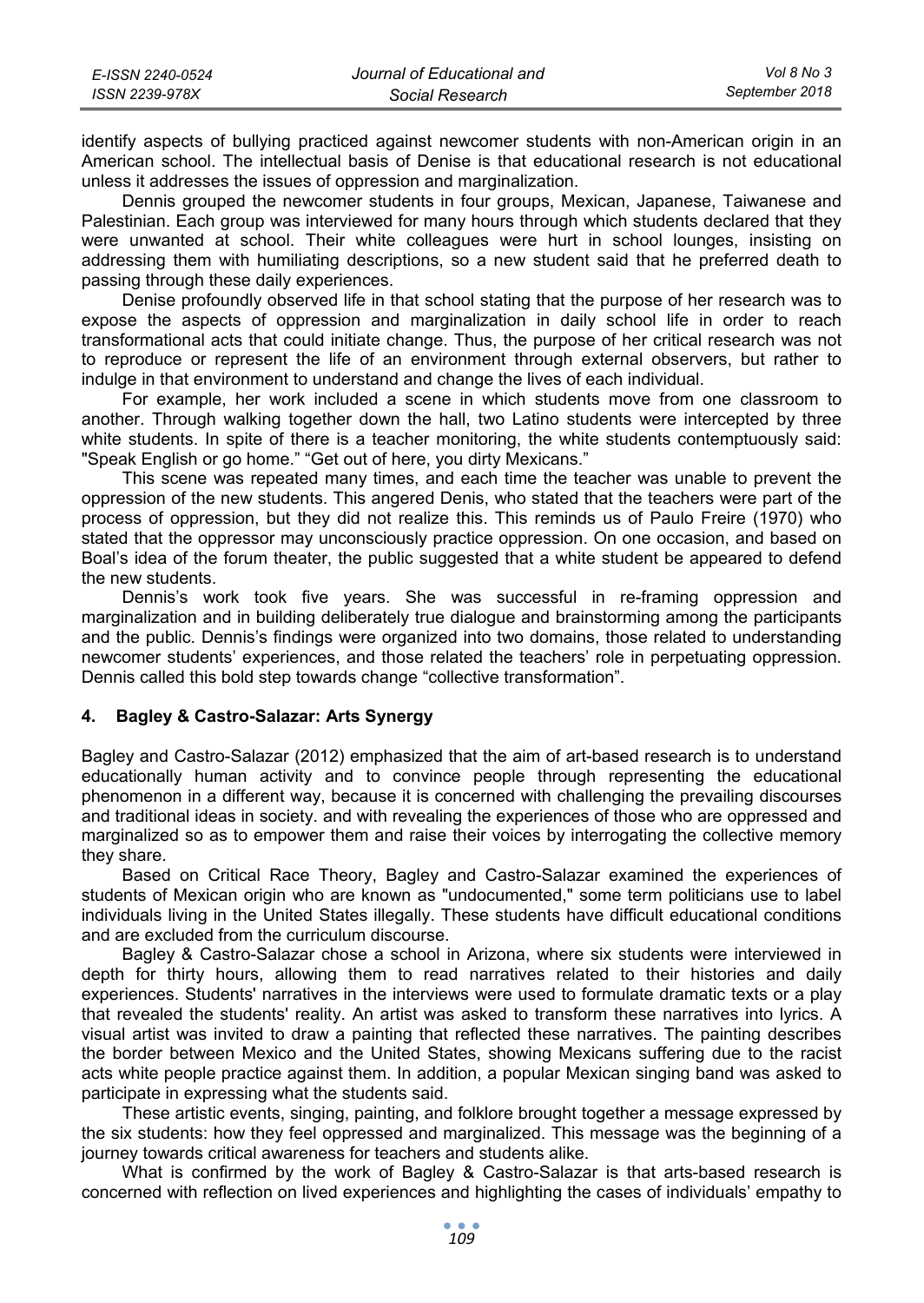challenge the dominant culture standards, values and beliefs. Consequently, this type of research provides a cultural space for understanding and reflection.

# **5. Woo's Film: The Journey**

It is believed that film has become the most popular art form around the world (Martin & Jacobus, 2004). Many scholars consider movies as cultural texts that can reshape individuals' identity. Among the most famous who are concerned with cinematic criticism is Henry Giroux (1997, 2008). From cultural studies point of view, Giroux (2011) claimed that under the regime of neo-liberalism; inequality, commodification, uncertainties, collective induced anxieties, and social irresponsibility have become commonplace.

From the same point of view, Shaheen (2001), Kincheloe and Steinberg (2004), and Cooley (2009) investigated how Hollywood establishes a racist, nihilist and gender-unbalanced discourses. In her discerning work " The Hollywood curriculum: Teachers in movies", Dalton (2007) focused on teachers' images in Hollywood, she stated that the portrayal of teachers in Hollywood movies is decontextualized and leaves the educational institution intact and dominant.

 (Woo, 2008) inspired the idea of the impact of media on individuals in writing and directing a cinematic script in collaboration with one of her colleagues. The idea of the film emerged after Woo prepared qualitative educational research during her graduate studies on the concept of citizenship among a sample of young people in Singapore and New York. The script was based on extensive interviews with a wide range of young people in the two cities. Titled "Singapore Dreaming ", the film speaks of a stereotyped Singaporean family of a mother, father, son, daughter and daughter-inlaw. The film shows parents' bias toward the son despite his academic failure. The family is lucky when the father won the Lottery award, but the father dies without enjoying the award, half of which goes to pay huge debts spent on educating the son.

What did Woo say in this film? From the perspective of Singapore, the film illustrates who the neo-liberal policy has rooted social class in society. From feminism perspective, the film illustrates the prevalence of societal biases in favor of males, which leads to the emergence of oppression and marginalization. From a post-colonial perspective, the film shows how Singapore has become an American model in terms of lifestyle and economic policy.

#### **6. Reflections and Conclusion**

While investigating what is meant by "emancipatory" research, I found that this kind of research comes as one of critical pedagogy implications. I wish to report four characteristics that make an educational research "emancipatory". The first is that it must confront injustice in society and becomes transformative endeavor. Secondly, it must consider "emancipation" from two angles, helping individuals understand their selves and their realities, and eliminating the traditional methodologies followed in education research.

The third is that it is crucial not to consider the researcher as a substitute for the participants, but rather with them side by side, motives them to be active, as the goal of the the research is to liberate and emancipate them. Lather (1986) called this familiarity "reciprocity". Reciprocity reaches its maximum when researcher and participants mutually exchange theorizing (meanings and interpretations).

The fourth characteristic is concerned with what Lather (1986) called "systematized reflexivity", a term refers to individuals' ability to replace an old theory with new more responsive one. The more research participants are able to understand the reality of their circumstances and struggle to change it, the more the research is catalytically valid.

Catalytic validity is the appropriate response to Cahnmann-Taylor & Seigesmund (2008) who claimed that "there are few measurements of quality in arts-based research…(it) is at risk for an "anything goes" criteria, making it impossible to distinguish what is excellent from what is amateur" (p.11).

In Dennis's work, the catalytic validity was named "collective transformation". Dennis showed many examples explaining how individuals achieved this kind of transformation: "the teachers were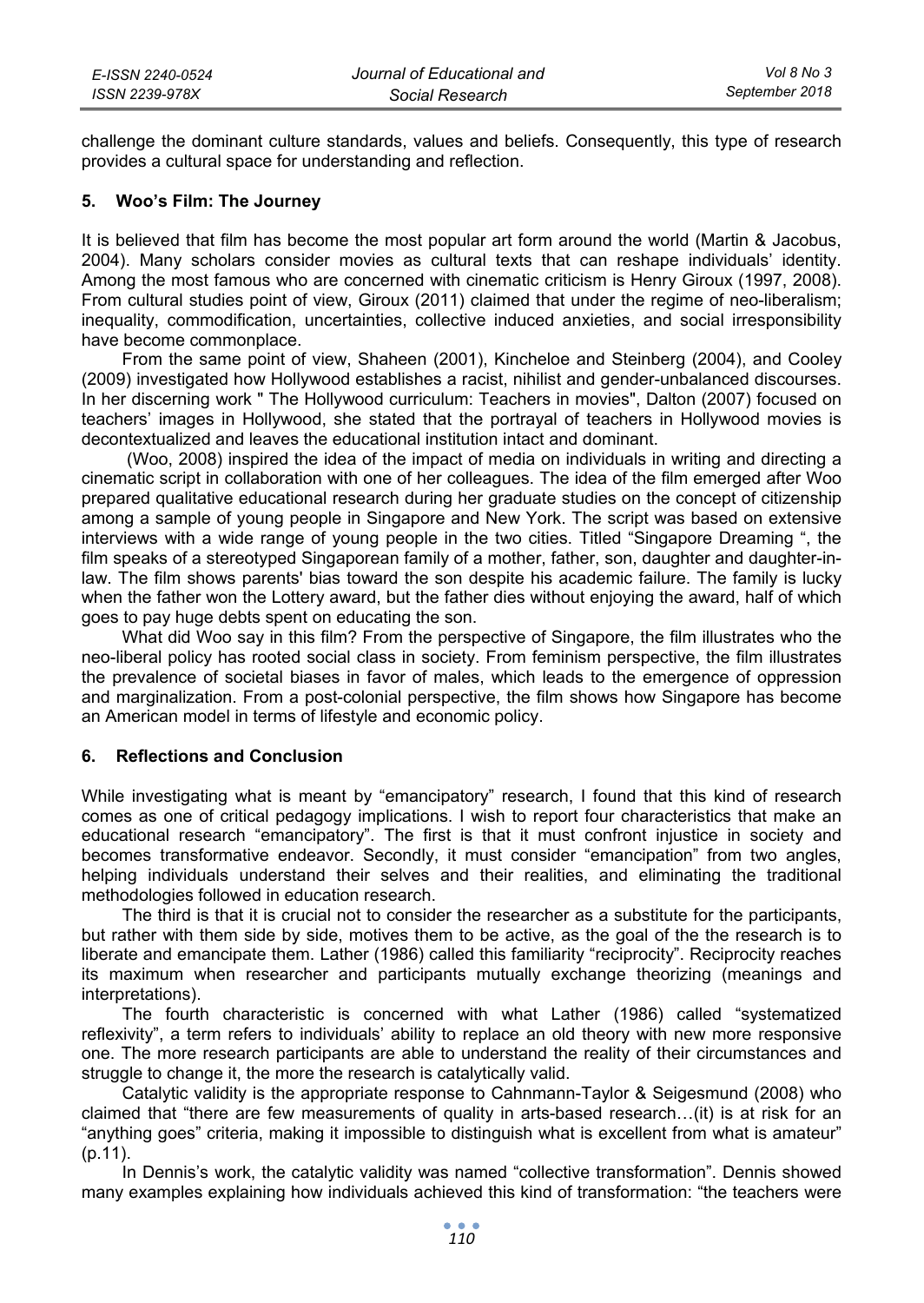| E-ISSN 2240-0524 | Journal of Educational and | Vol 8 No 3     |
|------------------|----------------------------|----------------|
| ISSN 2239-978X   | Social Research            | September 2018 |

able to identify mechanisms and myths that seems to keep the oppressive relationships in place. They were also able to begin to identify what their roles in the oppressive relationships were".

Similarly, Bagley and Castro-Salazar acknowledged that their work was able to represent individuals' historical selves which helps them uncover unequal power relations through providing them with multiple meanings, interpretations and voice associated with lived diversity: "arts-based research in education is able to politically move subjects, performers, audience and researchers into new cultural spaces of understanding, resistance and hope".

Woo's journey from research study into movie explained explicitly how "Singapore Dreaming" was able to uncover many critical topics, and how it "seduce(s) the audience to consider issues such as materialism, the way we exclude certain members of society, women's knowledge, and the alienating conditions of postmodernity."

The findings of the the reviewed researches have shown that art-based research is an opportunity to uncover aspects of oppression and marginalization, and to enable individuals to have a critical awareness helps them understand the political and economic contexts that shape their identities. What I said earlier in this paper regarding considering art as a human practice that helps us understand our reality has been confirmed. Arts-based research is pure emancipatory practice. It emancipates us from the clutches of the traditional methodologies that we have handed over for a long period of time. It frees participants from the current situation that limits their humanity. When the purpose of educational research is such noble one, then we can talk about social relevance of educational research.

### **References**

- Bagley, C. & Castro-Salazar, R. (2012). Critical arts-based research in education: Performing undocumented histories. *British Educational Research Journal, 38(2),* 239-260.
- Ball, D. & Forzan, F. (2007). What makes education research educational? *Educational Researcher, 36(9),* 529- 540.
- Boal, A. (2008). *Theatre of oppressed*. 3rd edition. London: Pluto Press.
- Cahnmann-Taylor, M. & Siegesmund, R. (ed). (2008). *Arts-based research in education: Foundations for*  practice. 1<sup>st</sup> edition. New York: Routledge.
- Carspecken, P. (2005). The social relevance of critical ethnography. In F. Bodone (ed). *What difference does research make and for whom*? New York: Peter Lang.
- Cooley, A. (2009). Reviving reification: Education, indoctrination, and anxiety in The Graduate. *Educational Studies, 45,* 358-376.
- Dalton, M. (2007). *The Hollywood curriculum: teachers in movies*. New York: Peter Lang.
- Dennis, B. (2009). Acting up: Theater of the oppressed as critical ethnography. *International Journal of Qualitative Methods, 8(2),* 65-96.
- Eaves, S. (2014). From art for art sake to art as means of knowing: A rationale for advancing arts-based methods in research, practice and pedagogy. *The Electronic journal of Business Research Methods. 12(2),* 147-160, available online at www.ejbrm.com
- Eisner, E. (1985). *The educational imagination*. 2<sup>nd</sup> edition. New York: Macmillan.
- Eisner, E. (1991). *The enlightened eye*. 1<sup>st</sup> edition. New York: Macmillan.
- Freire, P.(1970). *Pedagogy of oppressed*. 1<sup>st</sup> edition. New York: The Seabury Press.
- Freire, P. (1973). *Education for critical consciousness*. 1<sup>st</sup> edition. New York: Continuum.
- Greenwood, J. (2012). Arts-based research: Weaving magic and meaning. *International Journal of Education & the Arts,* 13(Interlude1). Retrieved 15 May 2018 from http://www.ijea.org/v13il/.
- Giroux, H. (1997). *Channel surfing: Race talk and the destruction of today's youth*. New York: Routledge.
- Giroux, H. (2008). Hollywood films as public pedagogy; Education in the crossfire. *Afterimage, 35(5)*, 7-15.
- Giroux, H. (2011). *Theory and resistance in education: Towards a pedagogy for the opposition*. Westport: Bergin & Garvey.
- Kincheloe, J. & Steinberg, S. (2004). *The miseducation of the west: How schools and the media distort our understanding of the Islamic world*. Westport. CN: Praeger.
- Lather, P. (1986). Research as praxis. *Harvard Educational Review, 56(3),* 257-277.
- Leavy, P. (ed) (2017). *Introduction to arts-based research*. 1<sup>st</sup> edition. Guilford.
- Marin, D. & Jacobus, L. (2004). *The humanities through arts.* 6<sup>th</sup> edition. McGraw Hill.
- Rolling, J. (2010). A paradigm analysis of arts-based research and implications for education. *Studies in Art Education, 51(2),* 102-114.